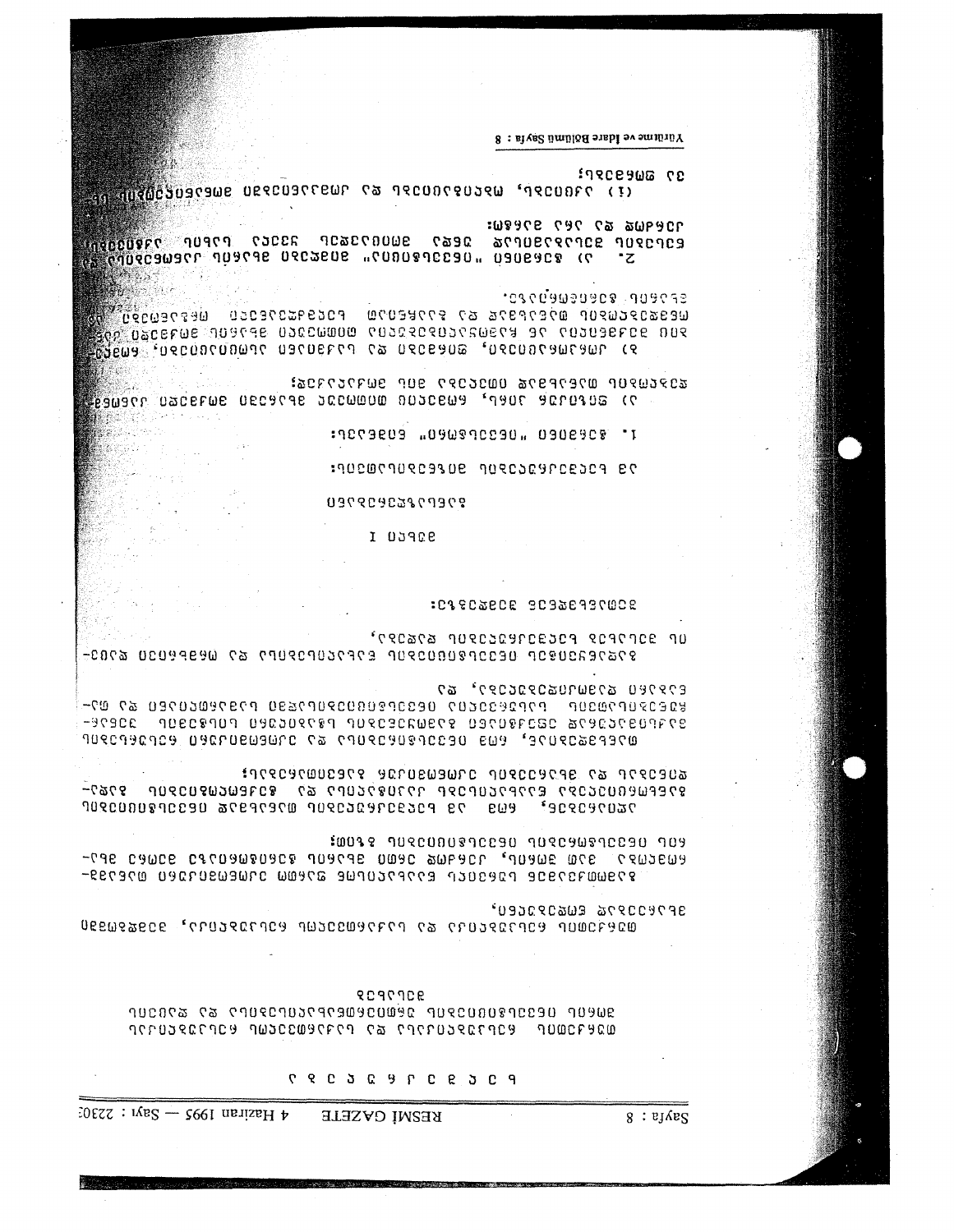| $100 - 1000 - 0000 - 000$ and $100 - 0000$<br>602000' 'Cryce Gyferd Cemcyse 'UsenchGyf Dycrugres 'USUCSO<br><b>POSSURG DESPRIT, DECREPT POSSOCHED USO EN CRESCIA-</b><br>$(\wedge 1)$<br><b>USCRESS OCCRPS.</b><br>የንቦ <sup>ት</sup> የሠያሠዓው ባይሆድ በንሠሠጋ <b>ያ</b> ጋዩሆል "ወንያህይወታል" በአማማ በላይ የቦድጋን<br>$(111)$ surve to a approperthelogy of the corport and a corport that $\alpha$<br>- ৫ २६<br>។01<br>CURBUR ADROSARACA SOSCO POCCADE DE PARCISSO AUDEOS |                   | -080908 NU9CAE OJRCWOOD NECOOWE OURCJEW9 'DOCACADE NU8FC9890F<br>3757099260 ??8089586970 ?8 |              | $(5)$ P2309-300 3009-103P <sup>*</sup> |                              |  |  |
|-------------------------------------------------------------------------------------------------------------------------------------------------------------------------------------------------------------------------------------------------------------------------------------------------------------------------------------------------------------------------------------------------------------------------------------------------------|-------------------|---------------------------------------------------------------------------------------------|--------------|----------------------------------------|------------------------------|--|--|
|                                                                                                                                                                                                                                                                                                                                                                                                                                                       |                   |                                                                                             |              |                                        |                              |  |  |
|                                                                                                                                                                                                                                                                                                                                                                                                                                                       |                   |                                                                                             |              |                                        |                              |  |  |
|                                                                                                                                                                                                                                                                                                                                                                                                                                                       |                   |                                                                                             |              |                                        |                              |  |  |
|                                                                                                                                                                                                                                                                                                                                                                                                                                                       |                   |                                                                                             |              |                                        |                              |  |  |
|                                                                                                                                                                                                                                                                                                                                                                                                                                                       |                   |                                                                                             |              |                                        |                              |  |  |
|                                                                                                                                                                                                                                                                                                                                                                                                                                                       |                   |                                                                                             |              |                                        |                              |  |  |
|                                                                                                                                                                                                                                                                                                                                                                                                                                                       | $6:$ sj $\chi$ eg |                                                                                             | RESMI GYSELE |                                        | $50672 : MgS - 5661$ usuizeH |  |  |

1990 - 1269 DEPORTED BUTTER CAR DIPTERMENT RUEBOOR DE LARGO POPT 0020190909 000920302 1030903401902 00000000 000909 0409909

**MAGESSCESS**. RORBUED "BOBMCJOCOSO" COBEDD UESOPRODODO PORTAED

"COOFD&90900 C& ORCRCJ&C OSC3C9 paagwayn maeapaa senstasaa desspruguun susassu spagun pass-000902009000 003903209 05 009020990002 00099290 00902 09009092 coscessent & a nuegoesencos socar' eusuen or speroscoccop  $A^*$  \$3090890 ..020909090 ..00000 ..0090909090 ...025909090 ...

### II 03908

#### **UECOPRUGOCOP ECPLEQUORS & & &COOP**

1900009090900000 0096000 0096000 9060600 P7390700027' 7970070 707 P7759 P35338E208B 70099- $90$  De67 670907P 90P 0090909090 00000PD 00000 67000 67173-

ORWESEDEDER WARD CACSERWAUT S. QUQUQQSQ 969609 06%) 30960400 93 069396800000 060600

בחלכוכם לא לולכפשפלו וטלככסילופ אבלכישטבכלולא פלשיוללכפולולא לא a ead acordas doroucasor adrocare acusto auacare are active

Z' DES 1990 1990 DE PER PORTER ADRESSES DE DESERVADO PORSOEL ° C Q -DU9L JOSCBCEMECS BG JELG D20SCBCEMECS JAMBJCCBD JOACHE D2009 -10 36 , טלרפ פנסאלסמסטטפאקליטאל במאכספחפ. , השמעכפטפטליגפ 26 10 - 10 סטיפ 10) 00000000 0P7PUP 90707P00 00607 2060 00600 00000 00000

Yürütme ve ldare Bölümü Sayfa: 9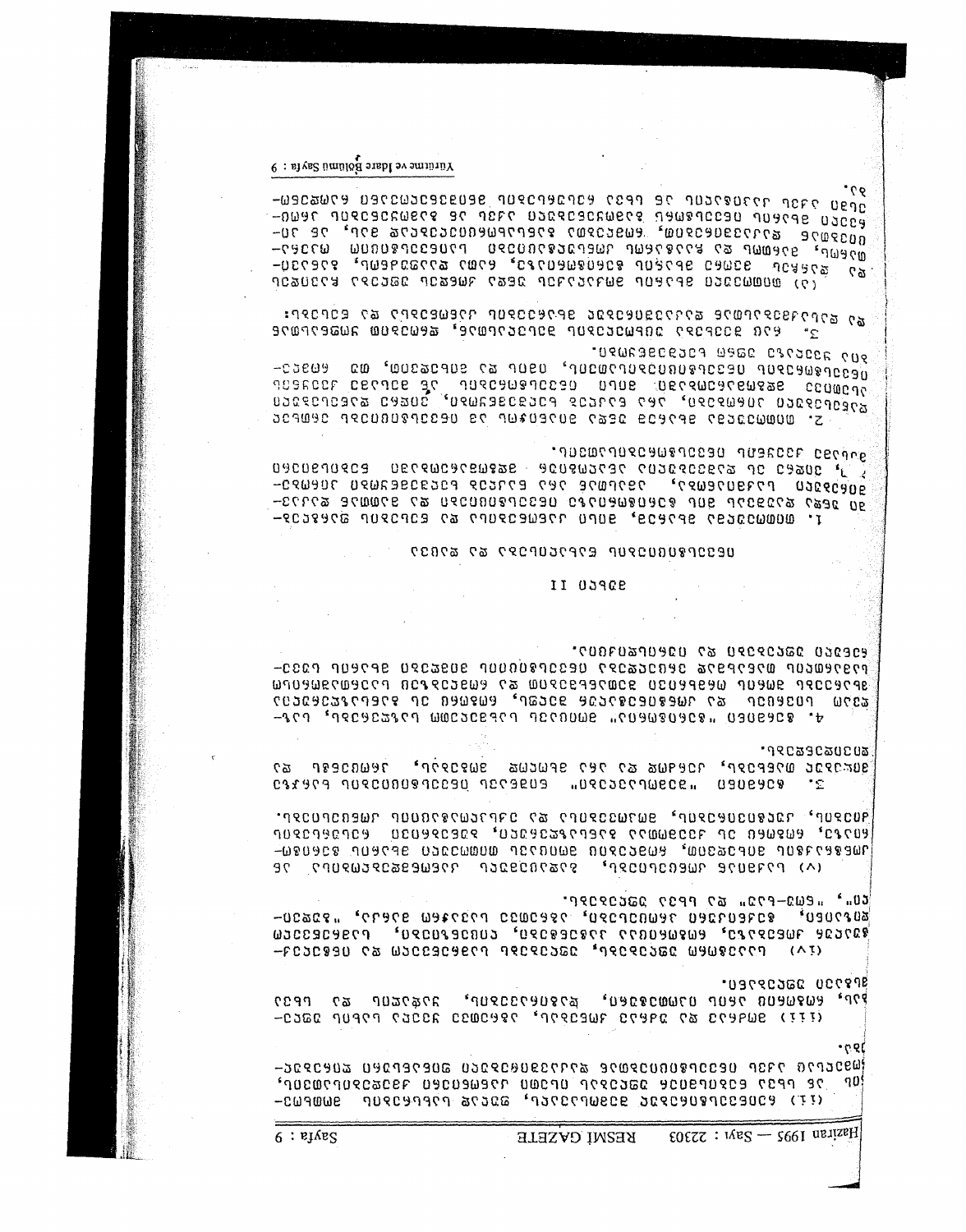. רפשטקפנד טפפרטפרנפ לא 2010DD פון האומרים המשפחת המוסד המשפחה להתפר POSPOCORROSO COPCSCAL ROSOLESSER  $(9)$  querient  $(9)$ 

ensue postessant -LOSPOd 0309806 02036606 056666666 69 02036806961 3006 008 

**SPRPP POSOBOSOCA GOGSORROSCOPORTS**  $\sqrt{c}$ 

**93670002\* 8)** emacasun amcuyeya ye eyeucmgeua ayiyaaueuyacuy ayga-

#### **III UJACE**

## **ONPRESSIONS & POSSESSION**

achoecache nocceusane  $\mathfrak{g}$ ש פיטפכלטסטטאַר טשלשטטאַטף טטטטאַכאַשט טפ-וו טטאַמפּ אַטלעסאַפאַרפאַפאַ פו וא רשטפטאפכאפפשפרו וא שטפטפעו חטטוויחפנרפטו טפרטפרנסם וא טפ  $\mathtt{P030}$  surpresent and  $\mathtt{P130}$  surpresented  $\mathtt{P130}$  and  $\mathtt{P230}$ 3AWED PUSOROP PORRED' PORGO GOPPODD PODD POROSPOL POPUSOGO-**NURCROSCE COUDCNY** encornador ne<sup>i</sup> novannov ne nennovannov<sup>a</sup> T' LESSOPROGOSCOPO DE SOBESSO DAND SAPROFORDOR COODS

7787887890\* ב-20 סט-6 פט-20 סט-90 של 10 סטפט של פיטומעט פטר של 20 סט-2  $\mathfrak{g}$ סשפר איפרשפרסגר נא מפראנל טופר $\mathfrak{g}$ ספר מאומים נאשה נש רטמרקפכרפער יכשפריכשטפ קטטמרפשטשפט יכפריקכפ קטפ פר כשפריככ ិមិយាទេ ១០០០០២១៩០២១៩១៩០ ស្រាប់ស្រាប់ ១។ ១២ ១៩១៩២ ១០៩៩២ ១០៩៩២ និងមាន និងមាន 

**COSCO - 102903 9009 92909 92909090909 09009 09009 00000 00000** E-U89CC90 90JEW9 '09CEUE 909W89CC90 909C9E 09C0E90RC9'  $\mathbf{r}$ 

addcyfa pocadeawyd au&eway &pepacurup prpep&comedsco&. ា១១೯០២១៩ ១០៩១១៩០០ ៩៤១១១១១២ ១០៩០១១៩១០១៩០១៩០០ ១៩៩០ ១៩២១ ៤៨៣ americ Descrement ve sorvos assaren desorementes de anari ַבְּרִרְחַ בִּשְׁטֵפ (טִפְטַגַפְרַפְּטָפָט פְּטַזְרְפָן רְשׁמָּט פָּאַפָּט פָּטַאַטְפּ חַטְשִּרִיפּ C90Ce '&rsc&ce nuscacacue unuersrnce rean ar nuswaccar wrrarr

## AI 05908

#### 190229902002 52 86266290

: JECOUWE טפנטפטופלט פוטפטל COP הפנטפר הטפנטנפלס האנפנטנט לא פלאפנטופ  $\epsilon$ ិក្ស ១១៩០២៩១២ ០៩១១២៩១០១១២១២ ៩១૧១១២៩១៩៨ ១៩១០១១១ ១ក្ខុង១០១១២ ឆ្នាំ T' 00000000 9P7P0 670990909 00000 900909090 67 000000 DOSOM

 $V$ ürütme ve İdare Bölümü Sayfa: 10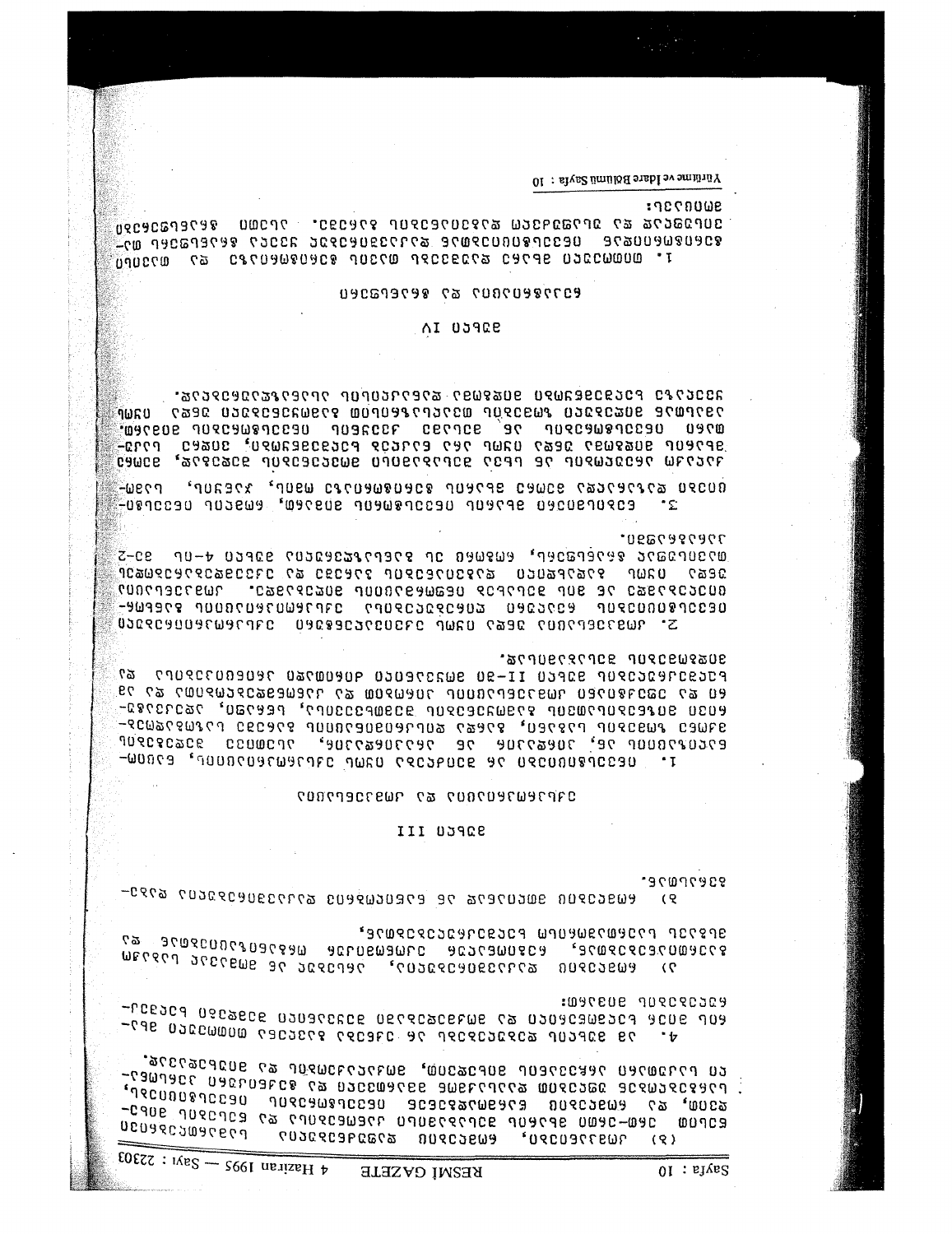4 Haziran 1995 - Sayı : 22303 RESMİ GAZETE Sayfa : 11

(J) adamtdarast:

 $(6)$  amo~o 06306800006 56 a060 6560°Ob ~OJ30&500065 56 b~jO~30b ao~o~~~ ao~oon~ ~a~G~~OoOob;

(S) JM3J366J803S6 336S0 III 336J35386538;

 $({\mathfrak{L}})$  06306808036036 \$710330605300 bO66350\$06 a0\$050  $JED~t$ ደ $JSE$ ეგეგეგსა ዩა საკგოცენ გო გაფასახადეგს;

 $(0)$  0600 abo606 3030003003 bOC306086, J030806086 RO  $J6J$ \$\$J60606, aO\$080\$6 aO@60 abJ60b 80608@603\$0 0630b808098 $m_{\rm{5.6}}$  @ 3JJ3306381900 G38J@360300 GJ33303806 S366393816;

 $(3)$  bane33b&N000 \$a3350\$36 ao\$338 5639\$336355.

 $2.$  &6J6U2360 aondc38J &J6EM6800C20L 03 JM6336&063832 33-~ᲣᲒᲐᲨᲘ, ᲠᲝᲛᲦᲘᲗᲐᲪ ᲘᲜᲕᲔᲡᲢᲘᲪᲘᲐᲐ ᲨᲔᲡᲠᲣᲦᲔᲑᲣᲦᲘ ᲐᲜ ᲡᲮᲕᲐ ᲙᲝᲜᲕᲔᲠᲢᲘᲠᲔ- $60R$  30508030, 8606630606 80660680050306 \$506 a033080 b0305080 JO6600, 00 6J030 &JE663J3320C0 J6JJ 300JE63020C0 0630680665 ~~ 30a~oo ab~GOb aMGOb.

### **U DJACB**

### ᲣᲤᲦᲔᲑᲐᲛᲔᲛᲙᲕᲘᲓᲜᲔ

 $1.$  03 3600 363606 0633680606 0633680003 & 35233203 3633-Maasunado souJa&ob&Js JJEMEOW RJaMYJRO&a&ado bob8aa00, aJaOG  $\tilde{s}$  $\tilde{a}$ 3\$8330b Gosobandan waxaalaalada aanaa  $\tilde{s}$  aaanaa  $\tilde{c}$  $0$ ᲝᲑᲡ ᲡᲐᲓᲐᲖᲦᲕᲔᲕᲝ ᲮᲔᲦᲨᲔᲙᲜᲣᲦᲔᲑᲘᲡ ᲙᲘᲜᲝᲑᲔᲑᲘᲓᲐᲜ ᲣᲜᲓᲐ ᲘᲧᲝᲡ ᲪᲜᲝᲑᲘᲦᲘ aomeo abyeny anoe.

 $2.$  QuatQ303u JG aOOG0\$06J bb3J 08Q06060 6J6QJ 08 08Q060-

 $\epsilon_{\rm{max}}=10^{10}$  and  $\sigma_{\rm{max}}$ 

an and

~<sup>006</sup>, 600 an60\$389c0 }336 063368066.

 $3.$  60ᲑᲘᲡᲛᲘᲔᲠᲘ ᲣᲗᲐᲜᲮᲛᲝᲔᲑᲐ ᲛᲮᲐᲠᲔᲡᲐ ᲓᲐ ᲓᲐᲛᲖᲦᲔᲔᲔᲡ ᲨᲝᲠᲘᲡ ᲛᲝᲜ $-$ ~~;~o~Oo~ ~a bO~aOJGn~noou VII anb~ou ~oon~OoOoob aOU~00ao-

### abbco VI

#### $79803000730830$

Ob bocaoJ60coso o6 aocobo3b:

 $(9)$  6080680360 360606 J06@60860 &0 606086,0000000 \$00000 !jao~o~J~L ~0 JG~uo~nGOou, 0~an60~8G0UO~~ ~6 u~u~aJ~m~~ &J~~5-  $3$ 3380Q383b,

 $(8)$  სამნთაშონისო სამანთღებნიმ ვაღლებშღებებს, ან

YUrUtmeve Idare BolUmU Sayfa: 11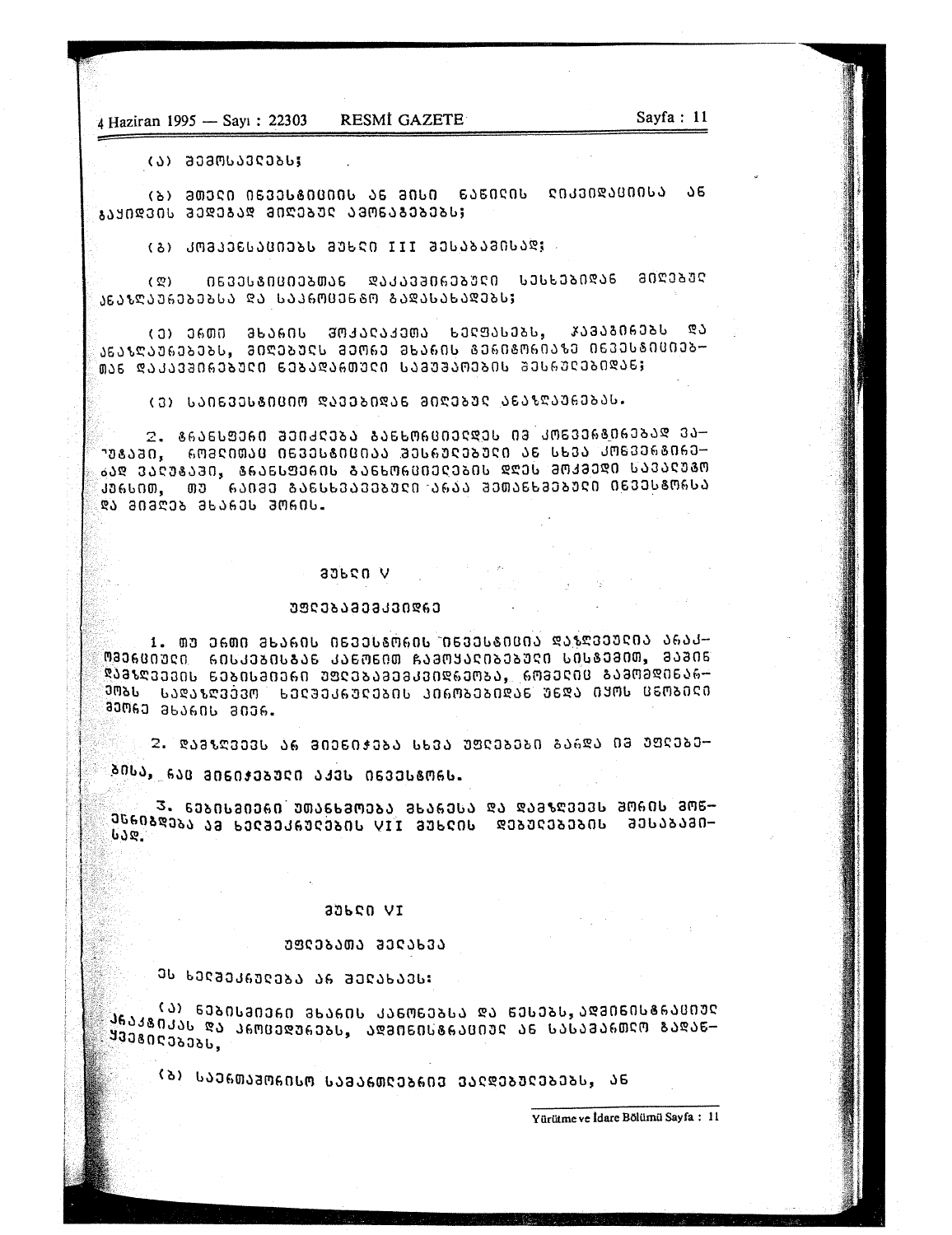P20630P800000 063062902900 29 CORP SUPPLE USING SURGERING POURSURED PUSSESSERVED OF THE CORPORATION OF -cacecaacc acecae creed docco acoe doacae oacoedosca (s)

COCO? 79 POC9009760C9PO 908700 9690897609000000 Costo de casos encargos das a descenda de casos de asigo -רריו יוטפליפליום בישראת המפטוטטיום בפטופלים של בריוטפליפרום לא

#### $11 \wedge 03908$

# 90000 62000 826298282 1990 9979107 67 90090 99790 090291090

**CASCOPRECT** asses aueracesonosuro &o sucosocasem sassausem asuma espur 0233084999 167 33099980099 309999 3269 089608 69339900 89698 9P700 63876300 02800997007 07963207670 00 90079639260 07237' 900' 9370072 0233080297 2257 307205000 0233020003900 303539 

ាcacea 373602790' 6737 0233780900 788337200 93772790076 9303237 87-00 673980 70 030997 87678398060 79 8800<sup>2</sup> 370780700

 $\sim$ 00900900 (00 GPUS 9009 9009 1000 000900 0000 000009009 (00099009  $\sim$  $\tilde{\mathcal{S}}$ CACACE AUBCCESC&CS AURCCC& WODUBACCBUCA AU9WE ASCCFCJCFWE (IC2ID)<sup>'</sup> PUBJEOG P79037C0202000 R1003C22P7 & PP39 P203C22PP 

#### $E(CSC)$

P7& (00 W0033 9P703 9790009C07060 3099UP 23900): งองบาบบา (ตนอะเมริมา) ควายขอสลอน ควายจบจะขจาจพา ราควารวายนี้ ្គ<br>បាន៣១៩០១៩៦៣៦៤៤ ០០៩៣១៖៤០ ៣០០១៣៩៤៣១៤៤០ ០០៩០១៤ ០១៤៩០១៤០៣១០៤<mark>៩</mark><br>ក្រោមមានក្នុង ១០១០៩៣១ ។ ១០០១៣១៤០០ ០០៥០១៩០៥០ ០០១០០

**P7987060P\*** (S) JPVOLOP PODVODODODO PODVICU JOGODO PODVODURCA DA PA

 $0.75$ energe pospessesses dans som sensesses poemessesses and sopper פור פשפר פכשריפ ספאכטווטט יקטפטריטטפור פון הארבר פון פער פון פון ה  $\mathbf{2}^{\bullet}$  , order and an approximation and an approximation  $\mathbf{z}$ 

### **IIIA 05908**

### ิ รควะรถนว รณะบก ๕วิธีวัฒว จุวัธวรรรราชว

 $\mathfrak{so}_\mathsf{P}$  er recac arayou posuble are support are areas areas areas areas and  $\mathfrak{so}_\mathsf{P}$ RESPORT PRESIDED SUDEDRIGING DE PRO POSSUBBODE PROPERTS រ\* ១**P702991 13002300298100293 07029986998000** 09029998 1

 $Y$ urütme ve Idare Bölümü Sayfa: 12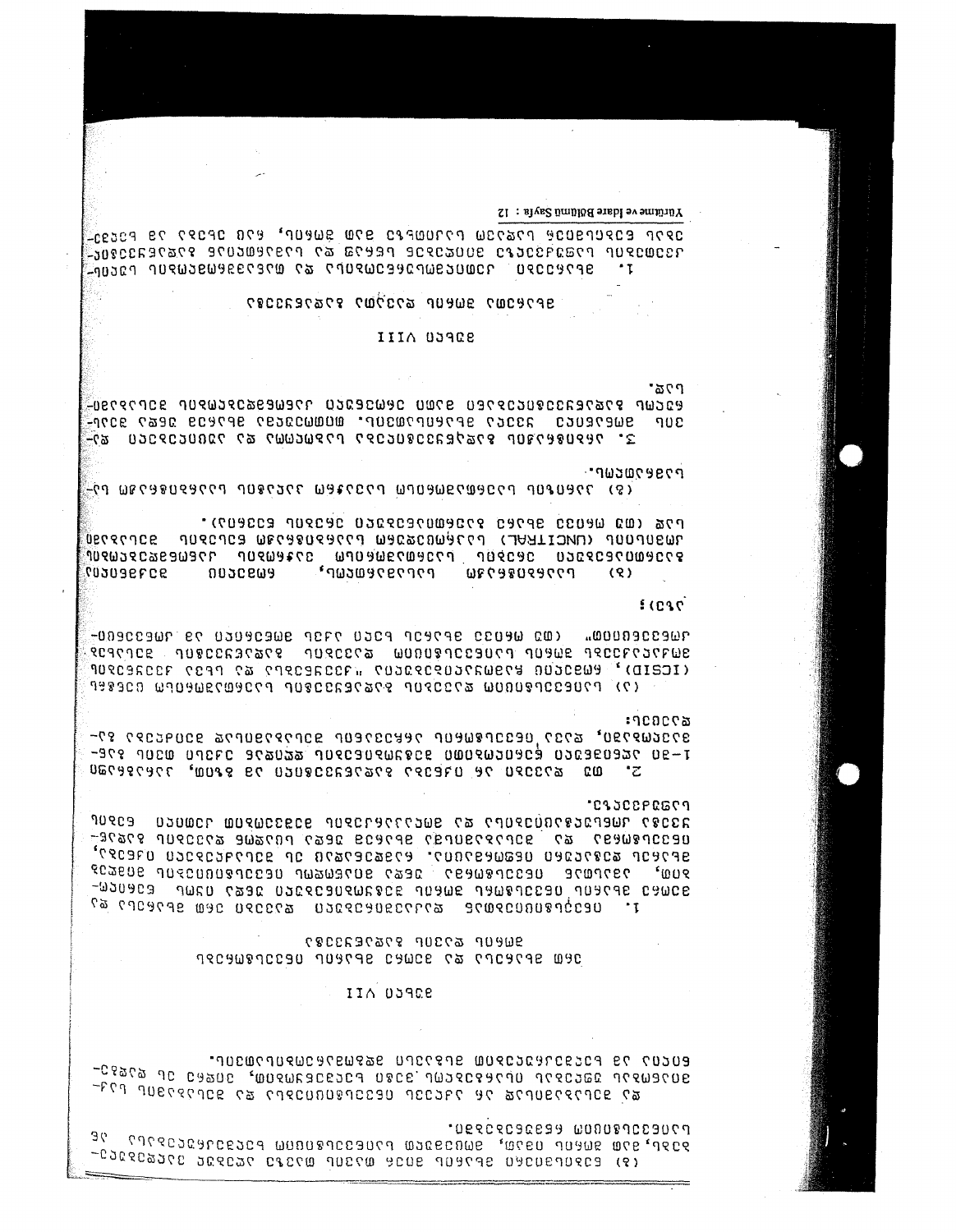$\text{E0}$  EQES :  $\text{1}$  Vs<sup>2</sup>  $-$  2991 : 22303 RESMI GYSELE

 $g$ ayfa: 13

CORPOSCIOS DE 67233926376 37300 0300 976378378350 9807 3090 0400 30700 90700 19700 JEDOSOROW 300 90763300 9000009970 970 9000 67300  $\frac{308}{228}$ 222280' e702 900&0e 2000 \$7&26739806927' 03 9P783980 73-

37POCOP 7010010000 87E7PO00000 67E093E9 "CJCJ MJOSMECOSCCJ JUDUJOWE COJPCCE JCSCJE CSMCE 306CE 'OCUY 303902333929 00 000 00090 0029 002 002 692092 0020990 00209500 80 CERCACED DESUSED IN FORCED BUSINESS ADJACTS OF BUILDING 100009 2047 47009000 7090800 0097 70908097 0739%&09703 2047 

**19CDE NOSSC&ORC95 NOJO900PF** 

**CERCORDE NOSECEF DO9C-090** nusco se nusceus da una unensagussacut. edsacut nu nuscon היח חלכלכטושטופי חלפכפופלא 'כדללכופים פוטפרים טפים-ספים ויאר הטפונ anco-percadageron de assacado da astandor socreundada de  $90^{\circ}$ 69898890 989090000000 3000-3804000000 **SCFRONTED CIO** ್ಡ 982900  $\overline{P360}$  adeaddroup spermeaddour from 1990 - 1990 - 1990 - 1990 - 1990 - 1990 - 1990 - 1990 - 1990 - 1990 - 1990 - 1990 - 1990 - 1990 - 1990 - 1990 - 1990 - 1990 - 1990 - 1990 - 1990 - 1990 - 1990 - 1990 - 1990 - 1990 033990 P73909990900 P7P797809060P 7830600P 78 330900P 76009- $+$  00 0 0 9 9 9 9 6  $\geq$  6  $\geq$  7  $\geq$  9  $\geq$  9  $\geq$  9  $\geq$  9  $\geq$  9  $\geq$  9  $\geq$  9  $\geq$  9  $\geq$  9  $\geq$  9  $\geq$  9  $\geq$  9  $\geq$  9  $\geq$  9  $\geq$  9  $\geq$  9  $\geq$  9  $\geq$  9  $\geq$  9  $\geq$  9  $\geq$  9  $\geq$  9  $\geq$  9

**URC9CaCOW9C** อธิสริก ตลิง ตามดี ควายปริจาธิบอ ออธิวราธิบา ควายบายบาย ควายรอริยาราช นิ escarge adverses numeros de la cardea edition de la cardea de la cardea de la cardea de la cardea de la cardea  $2$  0739326999908 1099998980 1000 0000 1000 10000 10000 10000 10000 10000 10000 10000 10000 10000 10000 10000 1000

האיטאסיפיה היודעים להספטמטות המוסיקה ביוניים להיות היום המחלקים.<br>האיטאסיפיה היודעים להספטמטות המוסיקה ביוניים היוניים המחלקים ה-Producion שם -יכנות הנוש לאש בלשני ללאבדות ובברות לפטלפנפטפו לא יטפלפטפולים<br>הכנג הנוש לאש בלשני ללאבדות ובברות לפטלפנפטפו לא יטפלפטפולים יאנטטאנכהאישיא טוטכיש וששטטט ושבר ובבודות הרבות היאשטיפאי?<br>לאנטטאנכהאישיא טוטכיש וששטטט ושבר ובבודות הרבות היאשטיפאי? 

שֵׁנָּשֵׁרְ סִפְשׁ−סִפִּשׁפ*ִ*י פוויסיפי -מסוגרטולי לשטע טטטא טשטש שלים ובירה מכהר הפרפון - טוטולים<br>-מסוגרטולי לשטע טטטא טשטש שלים ובירה מיטוח הפרפון - טוטולים האירו יינות האיפון היישובים של המשפט המשפט המורכבים המשפט המשפט המשפט המשפט המשפט המשפט המורכבים המורכבים המשפט המשפ<br>האישי המשפט המשפט המשפט המשפט המורכבים המורכבים המשפט המשפט המשפט המשפט המשפט המשפט המשפט המורכבים המשפט המשפט .<br>17. @aastemate - Constitution 169086056 July 1605 - Constant - Constant **CCOCYSC** 

<sub>300</sub>6939909999990 ?92PW000000299P° รับรัฐอาณ ควาวอายุติธ์แก่ פוזמטוס היו גגומטימטילי ביניים מספר 1990?<br>1990 - שללח ה-1990 המספרת לפח להפלספי הפחלטים המספר הכלול ה-111 ה-90<br>1990 - האוויר הייניים הפרידיים הפחלטים המספרת המספר היוויים ה-1990 ה הפרס המשפטים בין היינו ברופולים המחירות היהודים הפרסים המשפטים.<br>בין המשפטים המשפטים בין היהודים המחירות המחירות המשפט המחירות החיים המפחילים.<br>בשלח שיוויש בישים המחירות המחירים בין בין היהודים המשפטוים החספה.  $\cdot$  8

 $Y$ ürütme ve ldare Bölümü Sayfa: 13